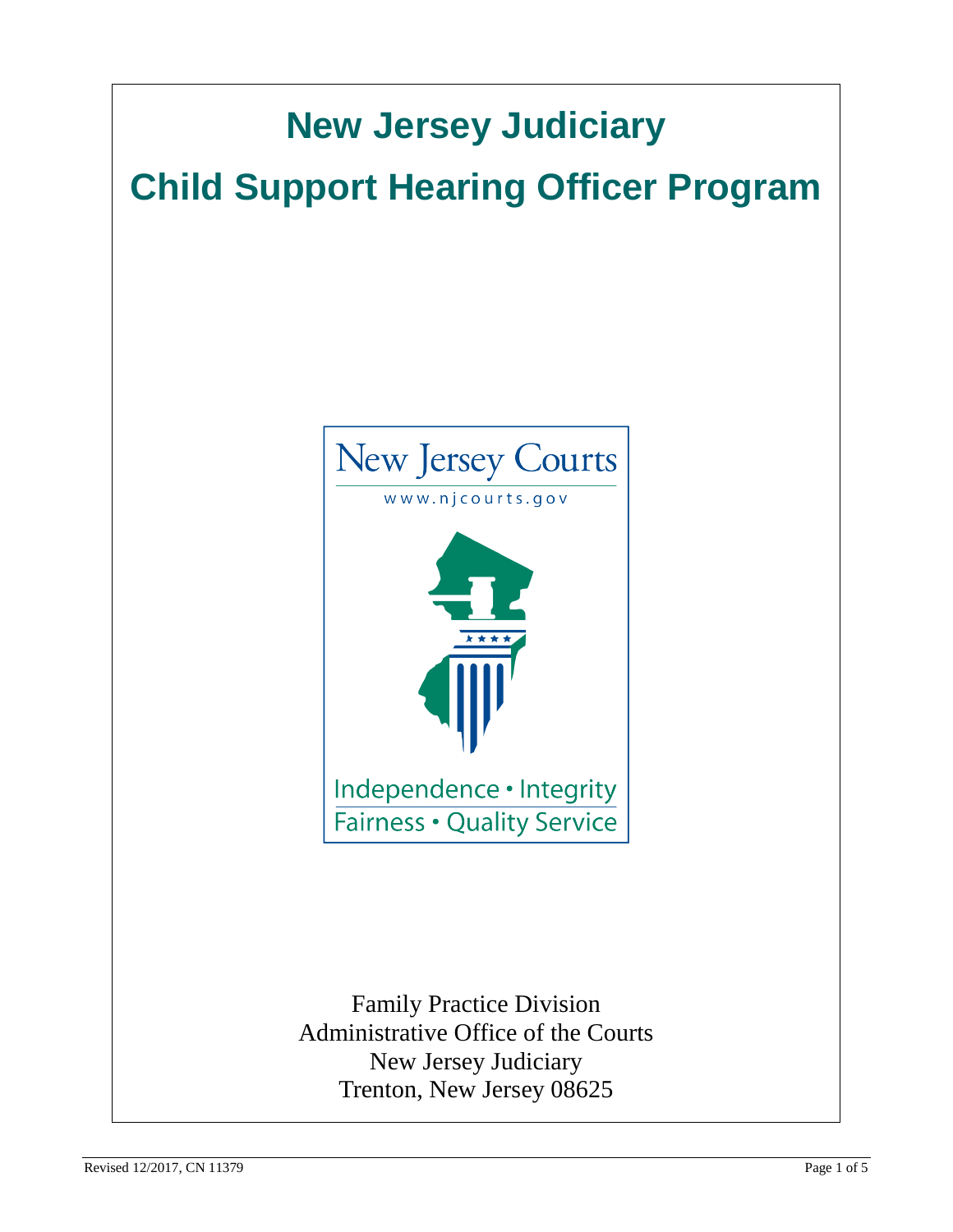# **What is the Child Support Hearing Officer Program?**

The Child Support Hearing Officer Program, managed by the Family Practice Division of the Administrative Office of the New Jersey Courts, is composed of hearing officers who hear child support cases statewide. The authority and duties of child support hearing officers are stated in the *Rules Governing the Courts of the State of New Jersey*, *Rule* 5:25-3. The purpose of the program is to provide quick access and relief, called "expedited process," from the court for families filing for financial support.

# **Who is the Child Support Hearing Officer?**

Child support hearing officers are appointed by the chief justice of the New Jersey Supreme Court and are authorized to hear child support matters. They are professionals who are either attorneys and/or qualified in the area of child support.

## **What Do Child Support Hearing Officers Do?**

Child support hearing officers take testimony, review documents, consider evidence, and make recommendations to a Superior Court judge to establish, modify, and enforce support obligations. A judge reviews the recommendation and signs it, making it a court order.

### **Establishment of Paternity**

In many child support cases, child support hearing officers determine the paternity/legal father of the child. The person named as the father on the complaint has the right to request a genetic test to assist in determining paternity, or he could voluntarily admit paternity.

### **Establishment of Support**

Once paternity is determined, the hearing officer recommends an amount of child support based on the New Jersey Child Support Guidelines. For further information on how support is calculated using the child support guidelines, see *Rule* 5:6A and Appendix IX-A at njcourts.gov. Both parents have a financial obligation to support the child(ren). Therefore, child support hearing officers look at both parent's income and/or their ability to earn income. It is important that both parents bring proof of their income with them when they go to court so child support can be determined accurately. Parents could be ordered to pay child support, work-related day care expenses, and medical costs.

# **Modification/Change of a Support Order**

Either parent can file an application to modify a child support order. The application must be filed in the county where the child support order was first entered, also called the county of venue. One reason an individual can file an application to modify the court order is if their circumstances have changed. For example, a parent might want to have the child support amount modified because he or she no longer has the ability to earn the same amount of money, is in prison, or expenses for the child(ren) have increased. The parent who files the application must be able to prove the change in circumstances. If a change in circumstances is established, the hearing officer will recalculate the child support amount using the child support guidelines.

All child support orders and judgments are subject to a cost-of-living increase. Support orders monitored by the probation division are reviewed every three years to determine if a cost-of-living increase applies pursuant to the law and court rules.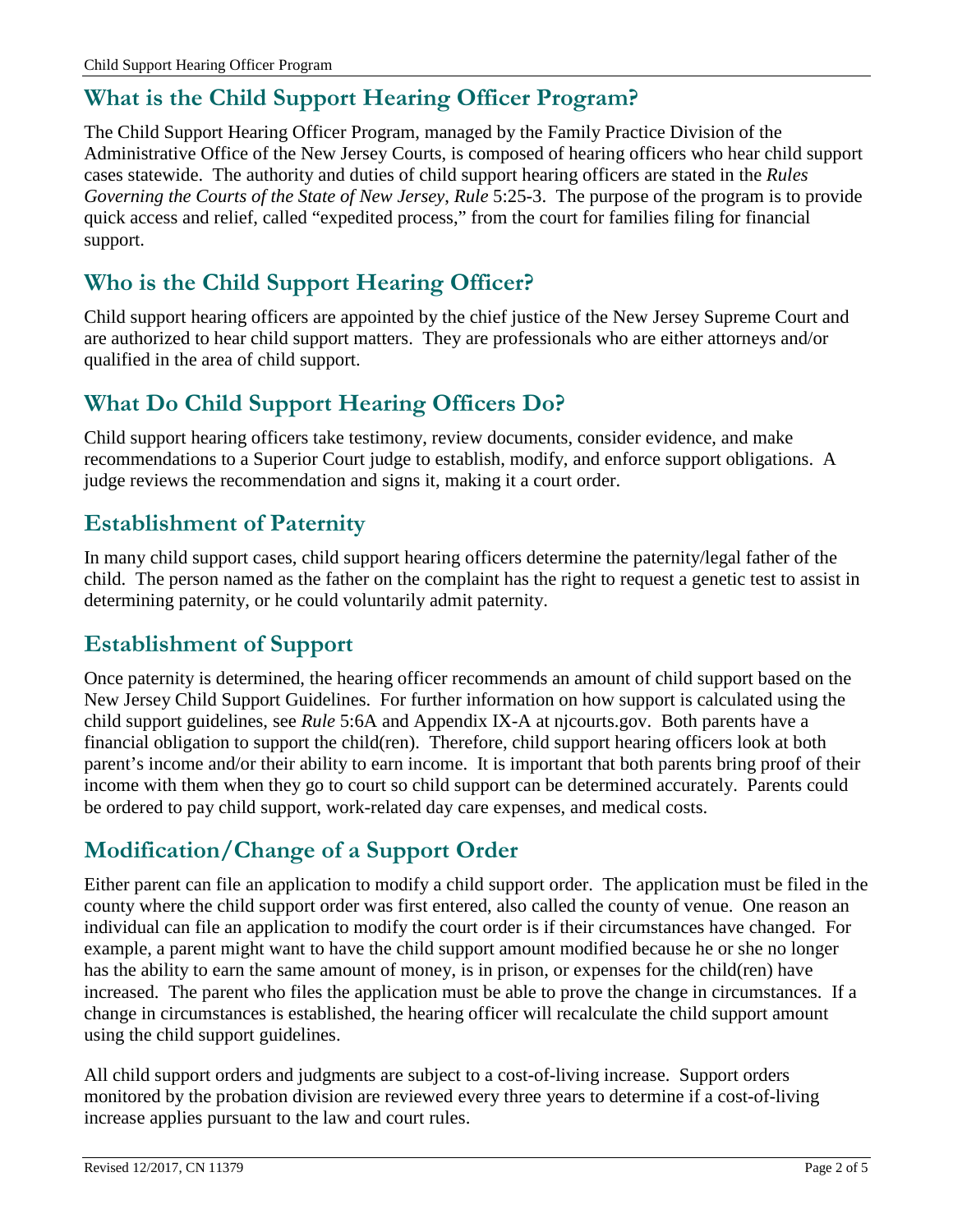# **Participation by Telephone/Remote Hearings**

In certain circumstances, parties may be permitted to participate in their court hearing by telephone. Cases considered for a telephonic hearing must meet certain criteria. Those who want to request permission to participate in the hearing remotely must first contact the family or probation division in the county where the case is scheduled. The family or probation division will send a form that must be completed and returned at least seven days before the hearing date. Remote hearings are granted at the discretion of the court by the judge or hearing officer who is hearing the case.

### **Enforcement of Support Order**

If a parent is not paying child support, child support hearing officers could enforce the order by recommending certain enforcement remedies, such as taking child support directly from their pay, also called income withholding; imposing a lump sum payment of all or part of the child support owed (arrears); ordering a regular payment amount be made toward the arrears; suspending their driver's license; or incarceration. Child support hearing officers could recommend a bench warrant for the arrest of individuals who are summoned to court for failure to comply with a court order and do not appear for the hearing.

# **Your Rights if Your Case is Heard by a Child Support Hearing Officer**

### **Right to Present Your Case**

Parties to the case have the right to provide relevant testimony, submit documents, and cross-examine witnesses.

### **Right to Appeal a Child Support Hearing Officer Recommendation**

Parties who agree with the recommendation of the hearing officer will be asked to sign the recommendation. They will receive a copy of the recommendation and the child support guidelines worksheet at the conclusion of the hearing. However, if there is disagreement with the recommendation of the hearing officer, the parties have a right to an immediate new hearing before a Superior Court judge. This is called an appeal or a hearing *de novo*. Either party can request an appeal and the parties will appear before a judge who will hear the matter.

## **Right to be Represented by an Attorney**

Either party can represent him or herself, called self-representation or appearing *pro se*, or can hire an attorney. Attorneys are not provided for parents who have a court order to pay support. For information about getting an attorney, parties can contact Legal Services of New Jersey at lsnj.org or the New Jersey State Bar Association Lawyer Referral Service at njsba.com.

### **Right to an Interpreter**

Individuals who are limited English proficient can ask for an interpreter. Interpreters are provided at no cost and are available for most languages, including sign language. Requests for an interpreter must be made as soon as possible and before the hearing date, either at the time the application is filed or when the notice to appear is received.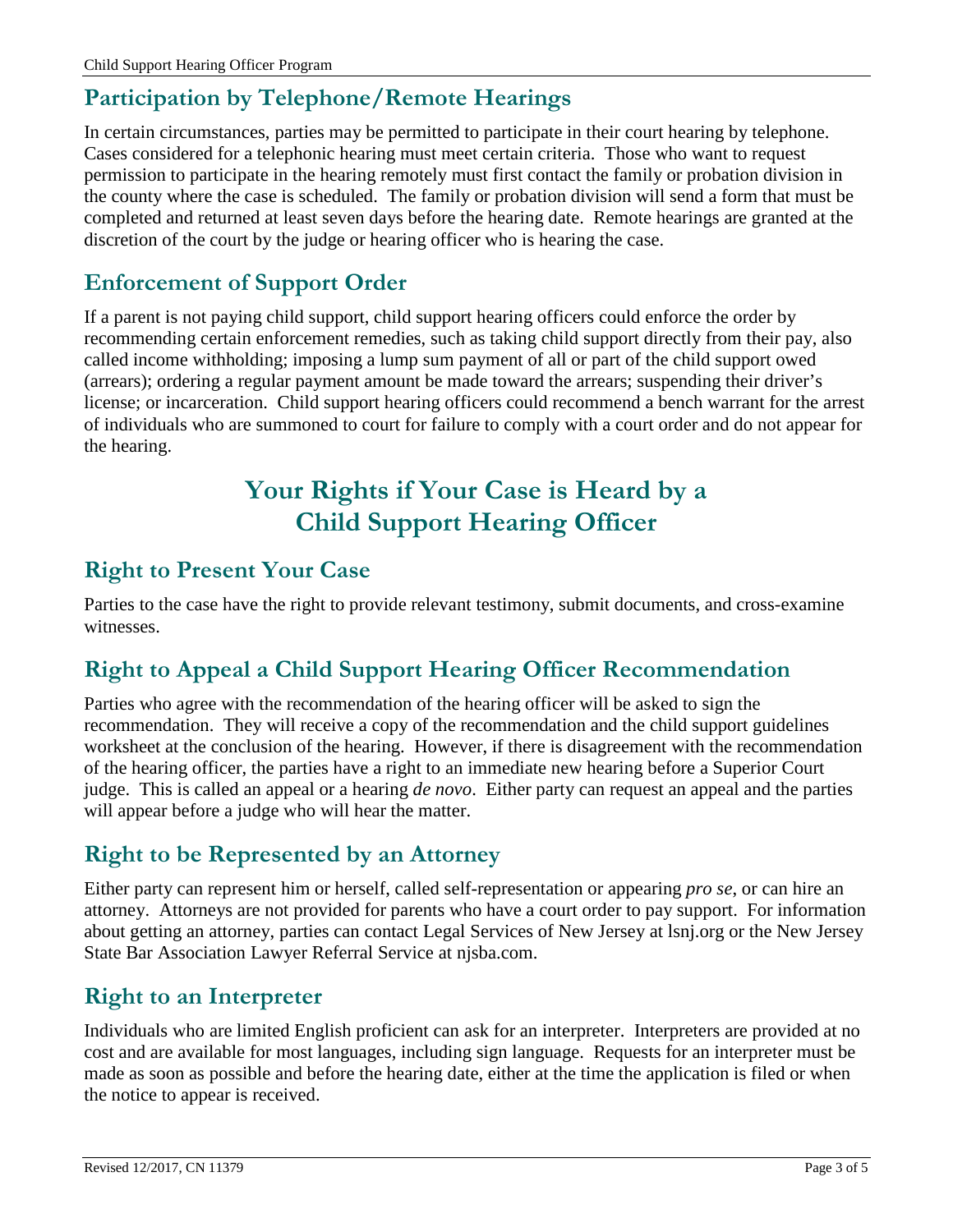#### **Non-Appearance**

A complaint, motion, or application filed with the court can be dismissed if the person who filed it does not give proper notice and does not appear for the hearing.

If a party receives notice to appear in court and does not appear, the hearing officer could recommend a default order, which is an order in that person's absence, and/or a bench warrant for the arrest of the individual who did not appear for the hearing. Individuals who have bench warrants issued against them in child support matters could have their New Jersey driver's license denied, suspended or revoked.

## **Limited Authority**

Child support hearing officers are not judges. They have the authority to hear certain cases, under certain conditions and make recommendations for the establishment, enforcement or modification of a support order.

Questions or comments concerning the Child Support Hearing Officer Program should be addressed to:

Administrative Office of the Courts New Jersey Judiciary PO Box 983 Trenton, NJ 08625 609-815-2900 ext. 55360